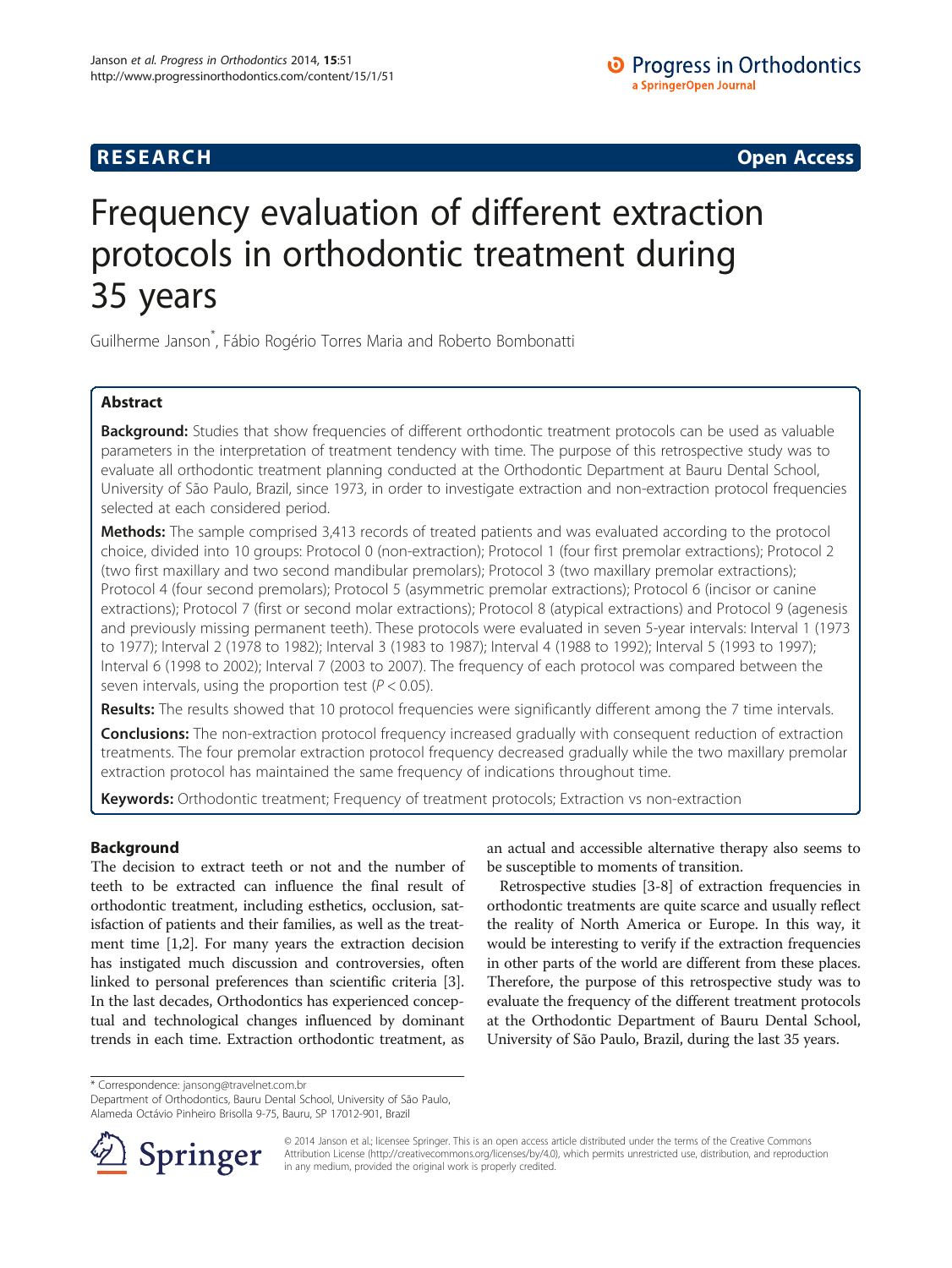# <span id="page-1-0"></span>**Methods**

The data was retrospectively obtained from 3,745 consecutively treated patients from the files of the Orthodontic Department at Bauru Dental School, University of São Paulo, from 1973 to 2007. Patient files (records, extraoral, and intraoral photographs, radiographs and study models) were sequentially evaluated and 332 (8.86%) were excluded, resulting in 3,413 cases in the sample. Exclusion criteria were patient transfer or treatment drop out, preventive and orthopedic treatment without following orthodontic treatment with fixed appliances and cases without complete records.

The sample consisted of 1,475 males (43.21%) and 1,938 females (56.79%) treated with an initial mean age of 13.76 years (SD  $\pm$  3.65; range 5.20 to 49.00 years), divided according to the treatment protocol: Protocol 0 (nonextraction); Protocol 1 (four first premolar extractions); Protocol 2 (two maxillary first and two mandibular second premolar or a variation to three first premolar and one mandibular second premolar extractions); Protocol 3 (two maxillary premolar extractions); Protocol 4 (four second premolar or a variation to three second premolar and one mandibular first premolar extractions); Protocol 5 (asymmetric extractions - three premolars or only one premolar); Protocol 6 (incisor or canine extractions); Protocol 7 (first or second molar extractions); Protocol 8 (atypical extractions) and Protocol 9 (patients with agenesis or previously missing permanent teeth). The frequency of these protocols were evaluated in seven 5-year intervals similar to Profitt [[8\]](#page-5-0): Interval 1 (1973 to 1977); Interval 2 (1978 to 1982); Interval 3 (1983 to 1987); Interval 4 (1988 to 1992); Interval 5 (1993 to 1997); Interval 6 (1998 to 2002); and Interval 7 (2003 to 2007). The frequency of each protocol was compared among the seven intervals in order to identify some predominant trends at each tested period. Onephase and two-phase treatments and re-planned cases that included extractions in the new planning were also

quantified. After 3 weeks, 30 patients were randomly selected, and their treatment protocols were re-evaluated by the same examiner to verify the intraexaminer error.

The study protocol was approved by the Ethics Committee on Human Research of Bauru Dental School, University of São Paulo.

# Statistical analysis

The frequencies of each protocol were compared among the intervals with the proportion test [\[9](#page-5-0)]. Results were considered significant at  $P < 0.05$ . These analyses were performed with Statistica software (Statistica for Windows version 7.0, Statsoft, Tulsa, Okla.).

## Results

All 30 re-evaluated patient records presented complete agreement with the first observation, confirming the high reproducibility of the methodology. Figure 1 shows the frequency increase of non-extraction treatments and the reduction in the number of extraction treatments and four premolar extraction protocol in all evaluated intervals. Some protocol frequencies were significantly different among the seven intervals (Table [1\)](#page-2-0). The twophase treatments and the occurrence of re-planned case frequencies comparison are presented in Table [2.](#page-3-0)

# **Discussion**

Because the sample consisted of all treated patients in the Orthodontic Department at Bauru Dental School, from 1973 to 2007, it would not be necessary to apply inferential statistical tests. Even though, to provide more mathematical precision, the Proportion Test was used to evaluate whether there was any significant difference in the treatment protocol frequencies between each time interval. This type of frequency distribution test is strongly influenced by the number of events observed. This explains why, in Table [1](#page-2-0), the frequency of protocol

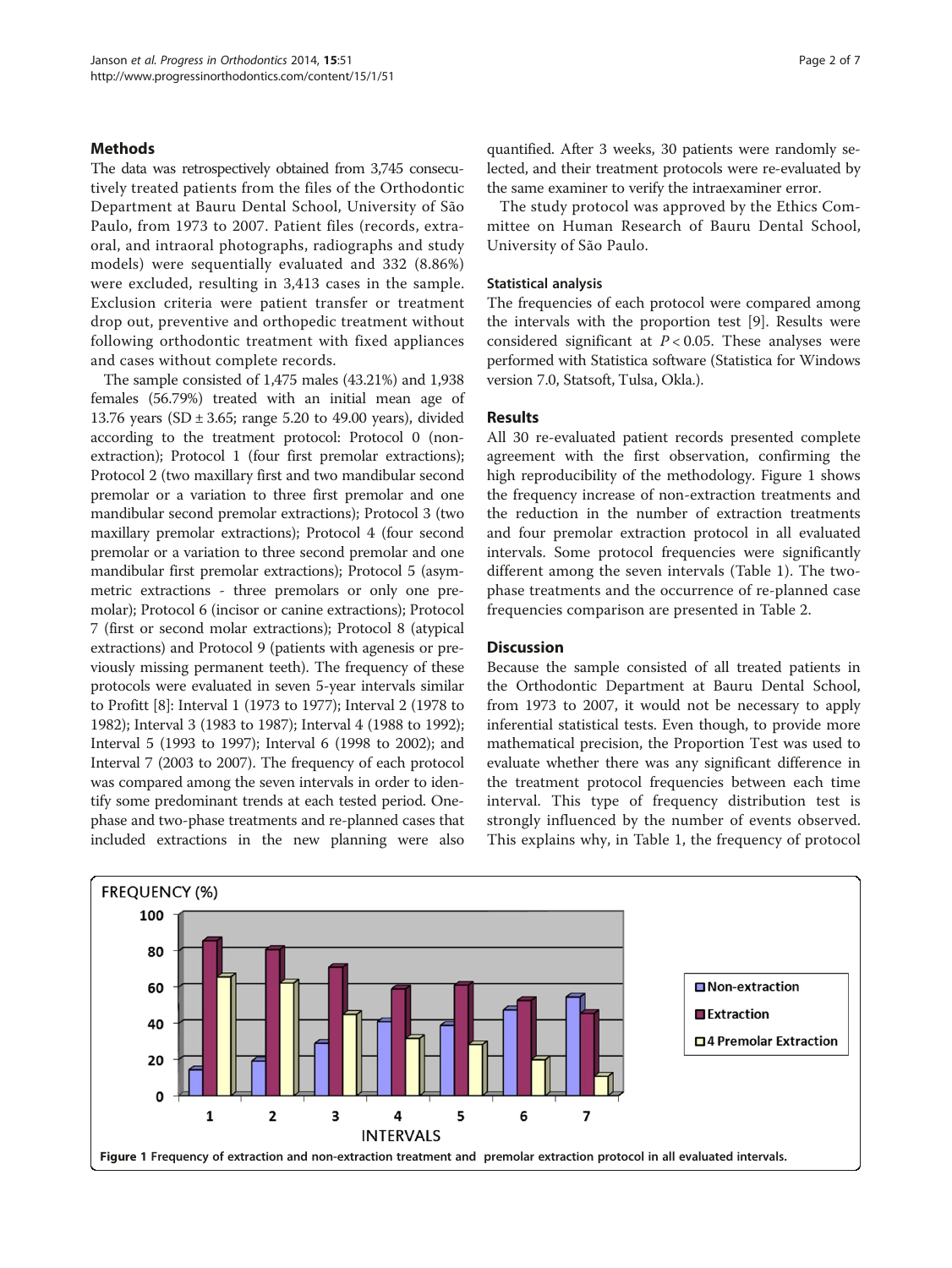|                                  | Protocol                          |             |                                            |            |                                                                                                  |                    |                                                                     |                    |                                             |                   |                                                                             |                   |                                          |         |                                                           | <b>Total</b> |                                     |      |                                                                        |       |           |            |
|----------------------------------|-----------------------------------|-------------|--------------------------------------------|------------|--------------------------------------------------------------------------------------------------|--------------------|---------------------------------------------------------------------|--------------------|---------------------------------------------|-------------------|-----------------------------------------------------------------------------|-------------------|------------------------------------------|---------|-----------------------------------------------------------|--------------|-------------------------------------|------|------------------------------------------------------------------------|-------|-----------|------------|
| Interval                         | $\mathbf 0$<br>Non-<br>extraction |             | 1<br>Four first<br>premolar<br>extractions |            | $\overline{2}$<br>Two maxillary first<br>and two<br>mandibular second<br>premolar<br>extractions |                    | $\overline{\mathbf{3}}$<br>Two maxillary<br>premolar<br>extractions |                    | 4<br>Four second<br>premolar<br>extractions |                   | 5<br>Asymmetric<br>extractions - three<br>premolars or only<br>one premolar |                   | 6<br>Incisor or<br>canine<br>extractions |         | $\overline{7}$<br>First or<br>second molar<br>extractions |              | 8<br><b>Atypical</b><br>extractions |      | 9<br><b>Agenesis or</b><br>previously<br>missing<br>permanent<br>teeth |       |           |            |
|                                  |                                   |             |                                            |            |                                                                                                  |                    |                                                                     |                    |                                             |                   |                                                                             |                   |                                          |         |                                                           |              |                                     |      |                                                                        |       | N         | %          |
|                                  | $\boldsymbol{N}$                  | $\%$        | N                                          | $\%$       | N                                                                                                | $\%$               | N                                                                   | $\%$               | N                                           | $\%$              | $\boldsymbol{N}$                                                            | %                 | N                                        | $\%$    | N                                                         | $\%$         | Ν                                   | $\%$ | N                                                                      | $\%$  |           |            |
| (1973 to 1977)                   | 15                                | A<br>14.29  | 57                                         | A<br>54.29 | 11                                                                                               | ABC<br>10.48       | 6                                                                   | BC<br>5.71         |                                             | BC<br>0.95        |                                                                             | ABC<br>0.95       | $\mathbf{0}$                             | 0       | $\circ$                                                   | 0            | $\overline{2}$                      | 1.90 | 12                                                                     | 11.43 | 105       | 3.08       |
| $\overline{2}$<br>(1978 to 1982) | 28                                | AB<br>19.18 | 84                                         | Α<br>57.53 | 5                                                                                                | CD<br>3.42         | 5                                                                   | AB<br>3.42         | 2                                           | BC<br>1.37        |                                                                             | AB<br>0.68        | $\Omega$                                 | 0       | $\circ$                                                   | $\circ$      | 2                                   | 1.37 | 19                                                                     | 13.01 | 146       | 4.28       |
| 3<br>(1983 to 1987)              | 91                                | B<br>28.98  | 90                                         | B<br>28.66 | 40                                                                                               | A<br>12.74         | 34                                                                  | <b>BC</b><br>10.83 | 11                                          | CD<br>3.50        | 4                                                                           | A<br>1.27         |                                          | 0.32    | ζ                                                         | 0.96         | 14                                  | 4.46 | 26                                                                     | 8.28  | 314       | 9.20       |
| 4<br>(1988 to 1992)              | 273                               | CD<br>40.99 | 170                                        | B<br>25.53 | 34                                                                                               | BC<br>5.11         | 62                                                                  | <b>BC</b><br>9.31  | $\overline{7}$                              | BC<br>1.05        | 13                                                                          | Α<br>1.95         | $\overline{2}$                           | 0.30    |                                                           | 1.05         | 23                                  | 3.45 | 75                                                                     | 11.26 | 666       | 19.51      |
| 5<br>(1993 to 1997)              | 491                               | C<br>38.91  | 281                                        | B<br>22.27 | 63                                                                                               | BC<br>4.99         | 137                                                                 | CD<br>10.8         | 13                                          | <b>BC</b><br>1.03 | 61                                                                          | BC<br>4.83        | 6                                        | 0.48    | 10                                                        | 0.79         | 61                                  | 4.83 | 139                                                                    | 11.01 |           | 1262 36.98 |
| 6<br>(1998 to 2002)              | 290                               | DE<br>47.39 | 95                                         | C<br>15.52 | 25                                                                                               | <b>BCD</b><br>4.08 | 67                                                                  | CD<br>10.95        | $\overline{2}$                              | AB<br>0.33        | 44                                                                          | $\subset$<br>7.19 |                                          | 0.16    | 6                                                         | 0.98         | 19                                  | 3.10 | 63                                                                     | 10.29 | 612       | 17.93      |
| 7<br>(2003 to 2007)              | 168                               | E<br>54.55  | 23                                         | D<br>7.47  | 4                                                                                                | D<br>1.30          | 23                                                                  | BC<br>7.47         | 6                                           | BC<br>1.95        | 21                                                                          | C<br>6.82         | $\mathbf{0}$                             | $\circ$ | $\overline{2}$                                            | 0.65         | 10                                  | 3.25 | 51                                                                     | 16.56 | 308       | 9.02       |
| Total                            | 1,356                             | 39.73       | 800                                        | 23.43      | 182                                                                                              | 5.3                | 334                                                                 | 9.78               | 42                                          | 1.23              | 145                                                                         | 4.24              | 10                                       | 0.29    | 28                                                        | 0.82         | 131                                 | 3.83 | 385                                                                    | 11.28 | 3,413 100 |            |
| χ                                | 113.305                           |             | 222.758                                    |            | 52.847                                                                                           |                    | 13.668                                                              |                    | 19.443                                      |                   | 41.901                                                                      |                   | 3.440                                    |         | 2.897                                                     |              | 8.640                               |      | 12.522                                                                 |       |           |            |
| P                                | $0.0000*$                         |             | $0.0000*$                                  |            | $0.0000*$                                                                                        |                    | $0.0335*$                                                           |                    | $0.0034*$                                   |                   | $0.0000*$                                                                   |                   | 0.7518                                   |         | 0.8215                                                    |              | 0.1948                              |      | 0.0512                                                                 |       |           |            |

<span id="page-2-0"></span>Table 1 Frequency of 10 treatment protocols in all evaluated intervals (proportion test)

Different letters represent statistically significant differences in same protocol. \*Statistically significant at P < 0.05.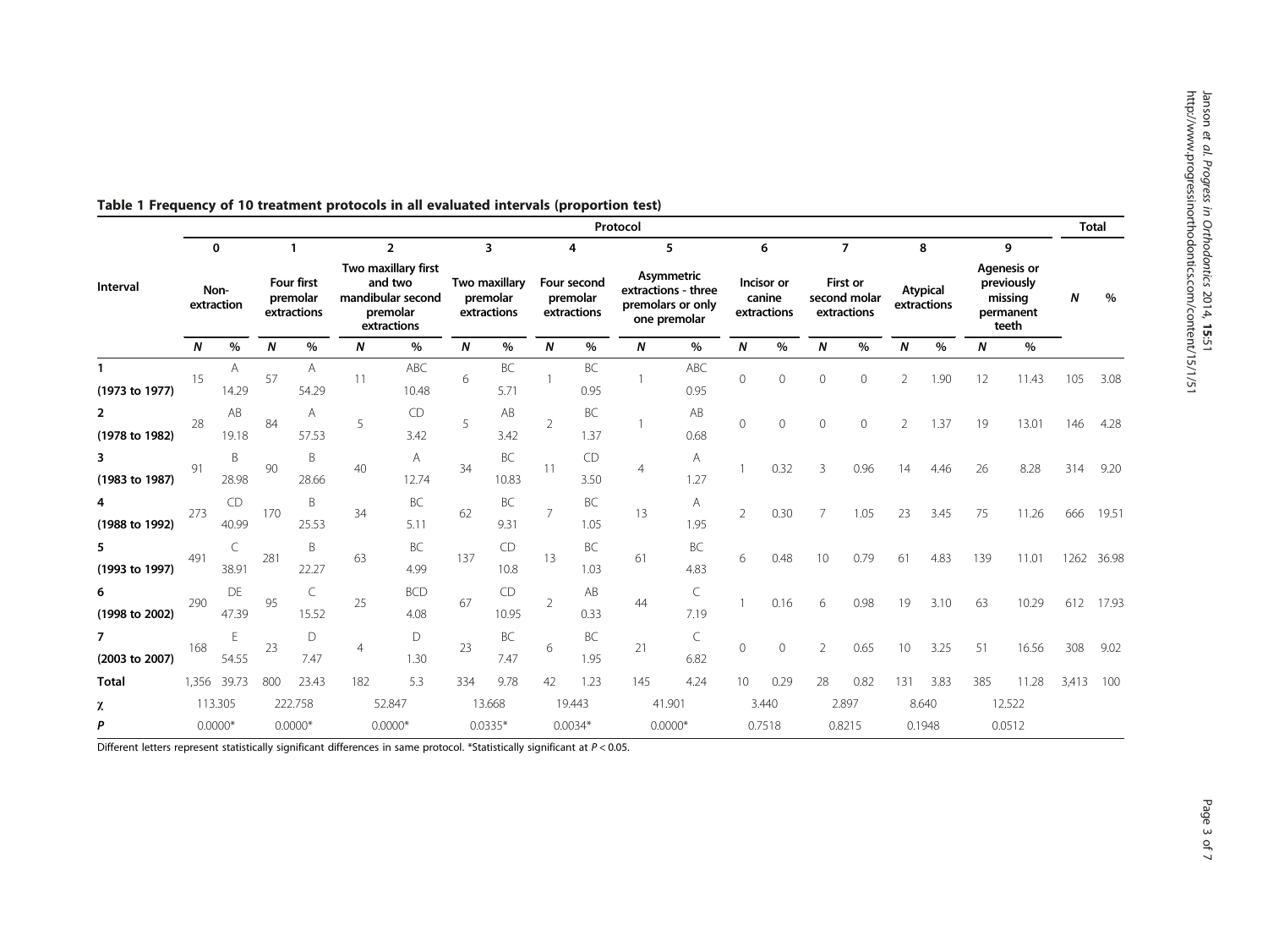|                                  |       |              | One-phase |                  | Two-phase       |      | Not replanned | Re-planned     |                    |  |
|----------------------------------|-------|--------------|-----------|------------------|-----------------|------|---------------|----------------|--------------------|--|
| Interval                         | N     | N            | $\%$      | $\boldsymbol{N}$ | %               | N    | %             | N              | %                  |  |
| $\mathbf{1}$<br>(1973 to 1977)   | 105   | 104          | 99.05     | 1                | $0.95^{A}$      | 104  | 99.05         | $\overline{1}$ | $0.95^{BC}$        |  |
| $\overline{2}$<br>(1978 to 1982) | 146   | 145          | 99.32     | $\overline{1}$   | $0.68^{A}$      | 143  | 97.94         | 3              | $2.06^{BC}$        |  |
| 3<br>(1983 to 1987)              | 314   | 309          | 98.73     | 5                | $1.27^{A}$      | 305  | 97.13         | 9              | $2.87^{BC}$        |  |
| 4<br>(1988 to 1992)              | 666   | 636          | 98.05     | 30               | $1.95^{AB}$     | 653  | 98.05         | 13             | $1.95^{BC}$        |  |
| 5<br>(1993 to 1997)              | 1262  | 1172         | 95.17     | 90               | $4.83\text{BC}$ | 1226 | 97.15         | 36             | $2.85^{BC}$        |  |
| 6<br>(1998 to 2002)              | 612   | 521          | 92.81     | 91               | $7.19^{D}$      | 587  | 95.91         | 25             | 4.09 <sup>AB</sup> |  |
| $\overline{7}$<br>(2003 to 2007) | 308   | 296          | 93.18     | 12               | $6.82^{AB}$     | 306  | 99.35         | $\overline{2}$ | $0.65^{\text{CD}}$ |  |
| <b>Total</b>                     | 3,413 | 3,183        | 93.26     | 230              | 6.74            | 3324 | 97.39         | 89             | 2.61<br>12.726     |  |
|                                  |       | 101.272<br>χ |           |                  |                 |      |               |                |                    |  |

<span id="page-3-0"></span>Table 2 Frequency of one-phase and two-phase treatments and re-planned cases in all evaluated intervals (proportion test)

Different letters in two-phase treatment or in re-planned cases represent statistically significant differences. \*Statistically significant at P < 0.05.

5 in interval 7 (6.82%) is statistically different from interval 3 (1.27%), but not different from interval 1 (0.95%).

In this study, the treatment protocols with (Protocols 1 to 9) and without extractions (Protocol 0) showed great statistically significant variation among the considered intervals (Figure [1](#page-1-0) and Table [1\)](#page-2-0). In the first interval, 1973 to 1977, 85.71% of cases were treated with some type of extraction protocol, demonstrating the influence of extraction dogmas at that time [[10,11\]](#page-5-0). This tendency decreased, similar to other studies [[6-8](#page-5-0)], until it reaches a frequency of 45.45% of cases with extractions in the last interval 2003 to 2007. These findings clearly demonstrate the great influence of extraction concepts on the percentage of cases treated with extractions in the 1960s and 1970s [[10](#page-5-0)-[13\]](#page-5-0). Since then, there has been a decrease of extraction treatment consequent to studies which showed relapses even in these cases [\[14,15\]](#page-5-0), the possibility of protruding the mandibular incisors in some situations [[16,17\]](#page-5-0), the belief that there could be a relationship between extractions and temporomandibular disorders [[18,19\]](#page-5-0), and the possibility of treatments with interproximal stripping [\[20,21](#page-5-0)]. Technical changes also may have also influenced this decline, such as an increase in orthopedic appliances usage [[22](#page-5-0)], maxillary expanders [[23](#page-5-0)], as well as treatment in two phases [\[24,25](#page-5-0)].

The choice for four first premolars was for a long time the classic extraction protocol [\[10,26\]](#page-5-0). However, more

recently, there are reports about treatment difficulty [[27](#page-5-0)], greater treatment time [[28](#page-5-0)], and risks of root resorption and periodontal problems [[29](#page-5-0)], especially in adult patients. Investigations indicate that dental extractions tend to prolong treatment time, in general [\[30,31\]](#page-5-0).

**P** 0.0000<sup>\*</sup> 0.0000<sup>\*</sup>

In this study, the frequency of treatments with four first premolar extractions (Protocol 1) decreased significantly, corroborating the findings of other studies [[3,6-8](#page-5-0)] (Table [1\)](#page-2-0). The frequency of two maxillary first premolar and two mandibular second premolar extraction protocol (Protocol 2) also demonstrated statistically significant differences among the evaluated intervals (Table [1](#page-2-0)). This reduction, also observed by others researchers [[6-8](#page-5-0)], appears to have been influenced by the same historical reasons discussed for the four first premolar extractions protocol.

The two maxillary premolar extraction protocol (Protocol 3) showed a relatively stable frequency around 10% in most of the evaluated periods (Table [1](#page-2-0)). This fact can be interpreted as an increase in preference of this specific protocol due to drastic reduction of extraction treatment between 1973 and 2007 (Figure [1\)](#page-1-0). In other investigations, frequencies ranged from 5% [[5](#page-5-0)] to 22% [\[6](#page-5-0)]. Maxillary premolar extractions seem to be very useful in Class II malocclusion orthodontic treatment [\[18,28,32,33\]](#page-5-0). This treatment approach has a greater occlusal treatment success rate compared to four premolar extractions [[32](#page-5-0)] and presents a shorter treatment time of complete Class II malocclusions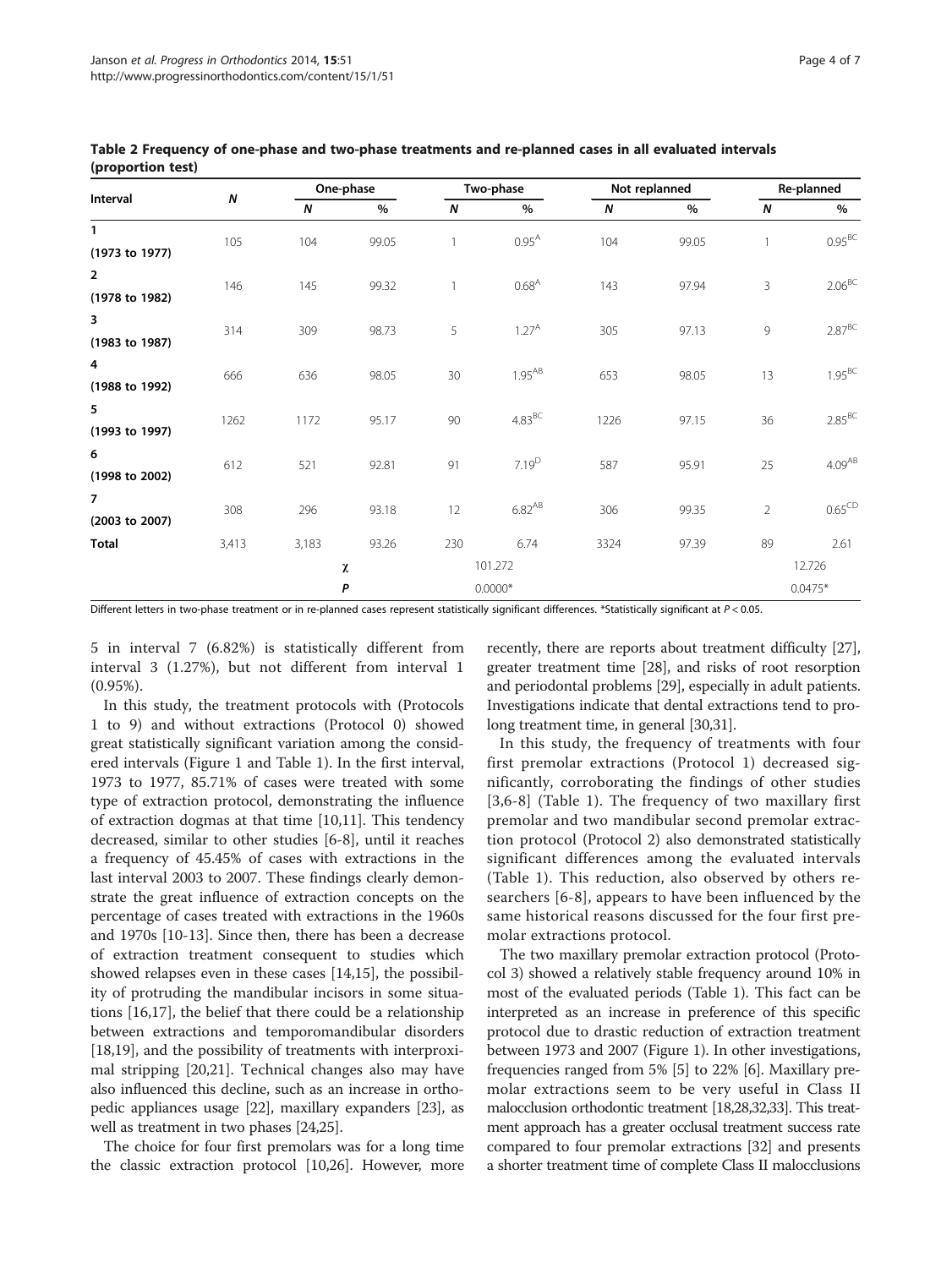[[28\]](#page-5-0). This may minimize root resorption and iatrogenic effects, in addition to providing greater personal and financial benefits to patients [\[27,30](#page-5-0)].

The therapeutic choice of four second premolar extractions (Protocol 4) demonstrated a much-reduced frequency in all evaluated intervals (Table [1](#page-2-0)). Although it presents a small frequency, this protocol is usually used when anchorage can be lost, producing smaller impact on the soft tissues or in cases with moderate crowding [\[34,35\]](#page-5-0). Four premolar extractions frequency (Protocols 1, 2, and 4 together) decreased gradually from 65.72% (1973 to 1977) to 10.72% (2003 to 2007, Figure [1,](#page-1-0) Table [1](#page-2-0)).

The asymmetric extraction protocol of three premolars (Protocol 5 - two maxillary and one mandibular premolar) is indicated in Type 1 Class II subdivision malocclusion treatment [[36\]](#page-5-0). Asymmetric extraction treatment provides an easier mechanics and better occlusal treatment success rate when compared to four premolar extractions [\[37\]](#page-5-0) and less mandibular incisor and soft tissue retraction [[38\]](#page-5-0). A variation of asymmetric extraction therapy in Class II malocclusions may include only one premolar extraction [[39](#page-5-0)]. In this study, the initial frequency of indications of three premolar extractions was extremely low and increased to 7.19% between 1998 and 2002, when it was demonstrated to provide a better occlusal success rate than four premolar extractions in Class II subdivision malocclusions [\[37](#page-5-0)] (Table [1\)](#page-2-0). While this frequency increased and remained stable over the last two intervals, there was a drastic reduction of the frequency of indications of extractions as a whole. Thus, similar to the protocol with two maxillary premolar extractions, there was an increase in the use of this protocol.

Protocols 6, 7, and 8 exhibited low frequencies without significant differences among them (Table [1](#page-2-0)). These findings seem to demonstrate certain stability of their indications in the evaluated periods. Consequently, it is speculated that these approaches are not susceptible to influences of prevalent philosophies. Mandibular incisor extraction frequencies were observed in the literature to be around 1% [\[5](#page-5-0)], 2.1% [[3\]](#page-5-0), 2.2% [[7\]](#page-5-0), and 2.5% [[6](#page-5-0)] and molar extractions, 3.0% [\[3](#page-5-0)]. Mandibular incisor extraction should be considered in cases with tooth size discrepancy [\[40](#page-5-0),[41\]](#page-5-0), although it may increase overbite and overjet [\[41,42](#page-5-0)]. It is also indicated when smaller posterior teeth mesialization is needed, to shorten treatment time, to produce smaller impact on the facial profile, for Class III malocclusion treatment and in cases with some periodontal problems [[42](#page-5-0)-[44](#page-6-0)]. Maxillary second molar extractions can be a valuable therapeutic approach which could lead to more stable results [[45,46\]](#page-6-0), facilitate first maxillary molar distalization, produce easier overbite correction [[41](#page-5-0)[,47](#page-6-0)] and smaller impact on facial profile, and present a smaller percentage of extraction spaces re-openings [\[48](#page-6-0)].

Protocol 9 included all cases with previous dental absences. It was considered that these patients should not be excluded from the study by the fact that similar circumstances happen in daily clinical routine, and should be statistically described. They were placed in a separate group because their previous condition could have influenced the treatment planning. The total mean frequency of these cases was 11.28%, and their frequencies in the several periods showed no statistically significant differences (Table [1](#page-2-0)).

Some authors suggest that a two-phase protocol in the treatment of Class II malocclusion provides best therapeutic results and greater stability [[49,50\]](#page-6-0). However, this claim is very controversial because the influence of the orthopedic phase in the final clinical results is practically non-existent [\[51](#page-6-0)-[55\]](#page-6-0). In this study, treatment was considered to have been conducted in two phases when patients had used only functional orthopedic appliances for more than 6 months for Class II malocclusion correction [[24,](#page-5-0)[49,56,57\]](#page-6-0). The frequency of two-phase treatment was of 6.74% and differed from other works that found a mean of 12% [[7\]](#page-5-0) and 20% [[6\]](#page-5-0). Interval 6 (1998 to 2002) presented the highest frequency of two-phase treatment that was statistically different from the other periods. This greater frequency was probably due to the possible benefits that orthopedic correction could provide in Class II treatment, as was thought in the 1980s and 1990s (Table [2\)](#page-3-0). On the other hand, also in Interval 6, there was a higher incidence of re-planned cases including extractions, probably due to failures or lack of patient compliance in the initial non-extraction approach [[30,](#page-5-0)[58\]](#page-6-0) (Table [2\)](#page-3-0).

### Clinical implications

Studies that show frequencies of different orthodontic treatment protocols can be used as valuable parameters in the interpretation of treatment tendency with time. In this way, the orthodontist can judge these tendencies and understand the actual reasons why accepted decisions have changed over years of orthodontic practice. Finally, these findings suggest the idea that modern orthodontist should not hold on paradigms without questioning them. It is up to him to be always updated and not to rely in dogmatic treatment approaches.

### Conclusions

The following conclusions are drawn from the study:

1. The non-extraction protocol frequency increased gradually from 14.29% (1973 to 1977) to 54.55% (2003 to 2007), with consequent reduction of extraction treatments from 85.71% (1973 to 1977) to 45.45% (2003 to 2007).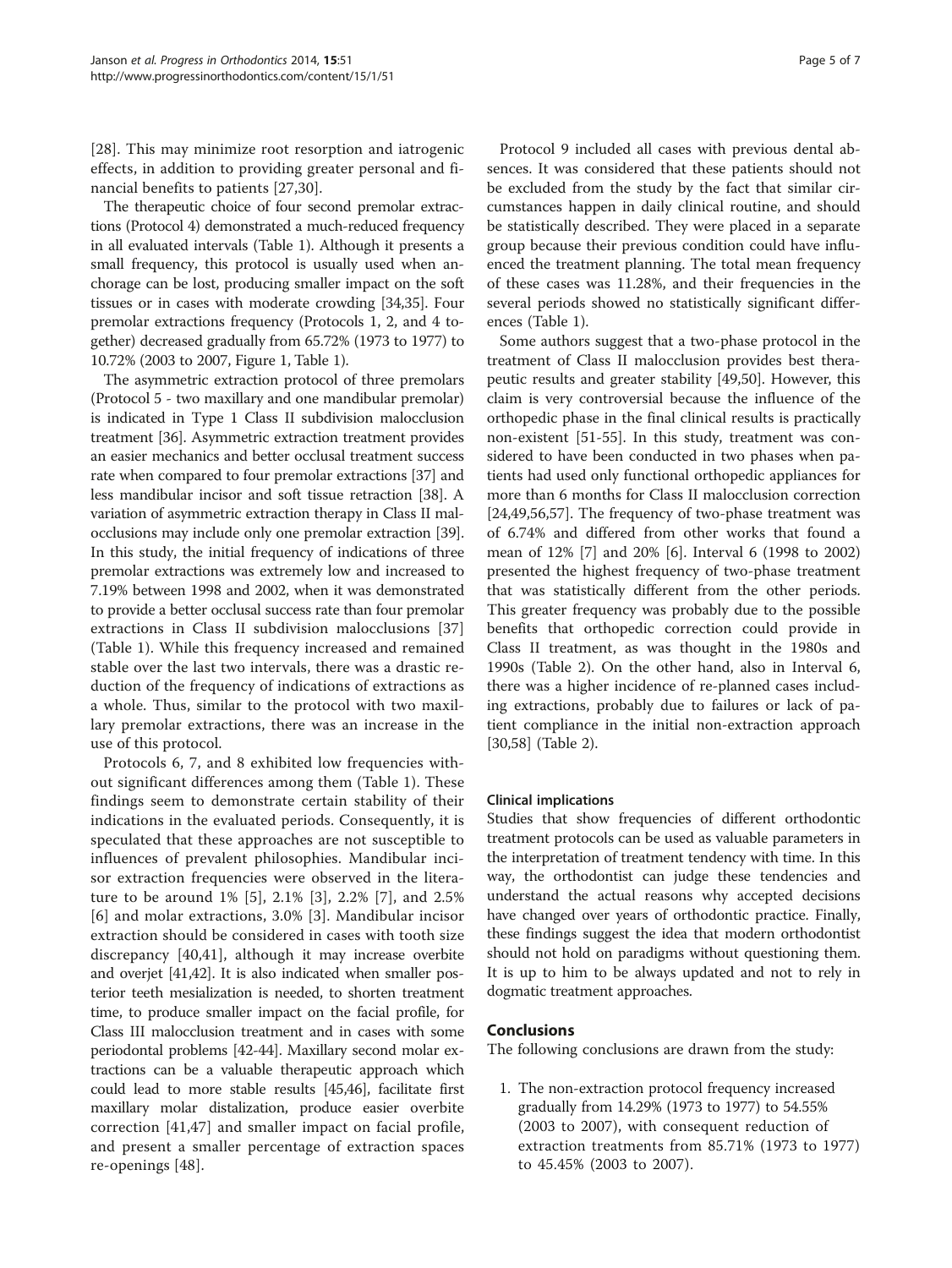<span id="page-5-0"></span>2. The four premolar extraction protocol frequency decreased gradually from 65.72% (1973 to 1977) to 10.72% (2003 to 2007), while the two maxillary premolar extraction protocol has shown the same frequency of indications in the same time period.

#### Competing interests

The authors declare that they have no competing interests.

#### Authors' contributions

GJ developed the idea of the investigation, supervised all the research procedures and corrected the manuscript. FRTM conducted the literature review, collected and interpreted the data and wrote his thesis. RB drafted and revised the manuscript. All authors read and approved the final manuscript.

#### Authors' information

GJ is Professor of the Orthodontic Department at Bauru Dental School, University of São Paulo, Brazil, and Member of the Royal College of Dentists of Canada. FRTM and RB are Graduate Students of the Orthodontic Department at Bauru Dental School, University of São Paulo, Brazil.

#### Acknowledgements

This paper is based on research submitted by Dr. Fábio Rogério Torres Maria in partial fulfillment of the requirements for the degree of PhD in Orthodontics at Bauru Dental School, University of São Paulo.

#### Received: 27 May 2014 Accepted: 10 July 2014 Published online: 12 August 2014

#### References

- Robb SI, Sadowsky C, Schneider BJ, BeGole EA. Effectiveness and duration of orthodontic treatment in adults and adolescents. Am J Orthod Dentofacial Orthop. 1998; 114(4):383–86.
- 2. Vig PS, Weintraub JA, Brown C, Kowalski CJ. The duration of orthodontic treatment with and without extractions: a pilot study of five selected practices. Am J Orthod Dentofacial Orthop. 1990; 97(1):45–51.
- 3. Weintraub JA, Vig PS, Brown C, Kowalski CJ. The prevalence of orthodontic extractions. Am J Orthod Dentofacial Orthop. 1989; 96(6):462–66.
- 4. Rose JS. A thousand consecutive treated orthodontic cases–a survey. Br J Orthod. 1974; 1(2):45–54.
- 5. Peck S, Peck H. Frequency of tooth extraction in orthodontic treatment. Am J Orthod. 1979; 76(5):491–96.
- 6. Keim RG, Gottlieb EL, Nelson AH, Vogels DS 3rd. Study of orthodontic diagnosis and treatment procedures. Part 1. Results and trends. J Clin Orthod. 2002; 36(10):553–68.
- 7. Keim RG, Gottlieb EL, Nelson AH, Vogels DS 3rd. 2008 JCO study of orthodontic diagnosis and treatment procedures, part 1: results and trends. J Clin Orthod. 2008; 42(11):625–40.
- 8. Proffit WR. Forty-year review of extraction frequencies at a university orthodontic clinic. Angle Orthod. 1994; 64(6):407–14.
- 9. Zar JH. Biostatistical analysis. 3rd ed. New Jersey: Prentice Hall; 1996.
- 10. Grieve GW. Anatomical and clinical problems involved where extraction is indicated in orthodontic treatment. Am J Orthod Oral Surg. 1944; 30:437–43.
- 11. Tweed CH. The Frankfort mandibular incisor angle (FMIA) in Orthodontic diagnosis, treatment planning and prognosis. Angle Orthod. 1954; 24 3(3):121–69.
- 12. Begg PR. Stone age man's dentition. Am J Orthod. 1954; 40(2):298-312. 517–31.
- 13. Dewel BF. The clinical application of the edgewise appliance in orthodontic treatment. Am J Orthod. 1956; 42:4–28.
- 14. Little RM. Stability and relapse of dental arch alignment. Br J Orthod. 1990; 17(3):235–41.
- 15. Little RM, Wallen TR, Riedel RA. Stability and relapse of mandibular anterior alignment-first premolar extraction cases treated by traditional edgewise orthodontics. Am J Orthod. 1981; 80(4):349-65.
- 16. Mills JR, Vig KW. An approach to appliance therapy. Br J Orthod. 1974; 1(5):191–98.
- 17. Mills JR, Vig KW. An approach to appliance therapy-part II. Br J Orthod. 1975; 2(1):29–36.
- 18. Luecke PE 3rd, Johnston LE, Jr. The effect of maxillary first premolar extraction and incisor retraction on mandibular position: testing the central dogma of "functional orthodontics". Am J Orthod Dentofacial Orthop. 1992; 101(1):4–12.
- 19. McLaughlin RP, Bennett JC. The extraction-nonextraction dilemma as it relates to TMD. Angle Orthod. 1995; 65(3):175-86.
- 20. Sheridan JJ. Air-rotor stripping update. J Clin Orthod. 1987; 21(11):781-88.
- 21. Sheridan JJ, Hastings J. Air-rotor stripping and lower incisor extraction treatment. J Clin Orthod. 1992; 26(1):18–22.
- 22. Frankel R. Decrowding during eruption under the screening influence of vestibular shields. Am J Orthod. 1974; 65(4):372–406.
- 23. Haas AJ. Palatal expansion: just the beginning of dentofacial orthopedics. Am J Orthod. 1970; 57(3):219-55.
- 24. Cançado RH, Pinzan A, Janson G, Henriques JF, Neves LS, Canuto CE. Occlusal outcomes and efficiency of 1- and 2-phase protocols in the treatment of Class II Division 1 malocclusion. Am J Orthod Dentofacial Orthop. 2008; 133:245–53.
- 25. O'Brien K, Wright J, Conboy F, Sanjie Y, Mandall N, Chadwick S, et al. Effectiveness of early orthodontic treatment with the Twin-block appliance: a multicenter, randomized, controlled trial. Part 1: Dental and skeletal effects. Am J Orthod Dentofacial Orthop. 2003; 124(3):234–43.
- 26. Case CS. The question of extraction in orthodontia. Amer J Orthod. 1964; 50(9):660–91.
- 27. Alexander RG, Sinclair PM, Goates LJ. Differential diagnosis and treatment planning for the adult nonsurgical orthodontic patient. Am J Orthod. 1986; 89(2):95–112.
- Janson G, Maria FR, Barros SE, Freitas MR, Henriques JF. Orthodontic treatment time in 2- and 4-premolar-extraction protocols. Am J Orthod Dentofacial Orthop. 2006; 129(5):666–71.
- 29. Dyer GS, Harris EF, Vaden JL. Age effects on orthodontic treatment: adolescents contrasted with adults. Am J Orthod Dentofacial Orthop. 1991; 100(6):523–30.
- 30. Shia GJ. Treatment overruns. J Clin Orthodont. 1986; 20(9):602-04.
- 31. Beckwith FR, Ackerman RJ Jr, Cobb CM, Tira DE. An evaluation of factors affecting duration of orthodontic treatment. Am J Orthod Dentofacial Orthop. 1999; 115(4):439–47.
- 32. Janson G, Brambilla Ada C, Henriques JF, de Freitas MR, Neves LS. Class II treatment success rate in 2- and 4-premolar extraction protocols. Am J Orthod Dentofacial Orthop. 2004; 125(4):472–79.
- 33. Schutz-Fransson U, Bjerklin K, Kurol J. Mandibular incisor stability after bimaxillary orthodontic treatment with premolar extraction in the upper arch. J Orofac Orthop. 1998; 59(1):47–58.
- 34. de Castro N. Second-premolar extraction in clinical practice. Am J Orthod. 1974; 65(2):115–37.
- 35. Steyn CL, du Preez RJ, Harris AM. Differential premolar extractions. Am J Orthod Dentofacial Orthop. 1997; 112(5):480–86.
- 36. Janson G, de Lima KJ, Woodside DG, Metaxas A, de Freitas MR, Henriques JF. Class II subdivision malocclusion types and evaluation of their asymmetries. Am J Orthod Dentofacial Orthop. 2007; 131(1):57–66.
- 37. Janson G, Dainesi EA, Henriques JF, de Freitas MR, de Lima KJ. Class II subdivision treatment success rate with symmetric and asymmetric extraction protocols. Am J Orthod Dentofacial Orthop. 2003; 124(3):257–64. quiz 339.
- 38. Janson G, Carvalho PE, Cancado RH, de Freitas MR, Henriques JF. Cephalometric evaluation of symmetric and asymmetric extraction treatment for patients with Class II subdivision malocclusions. Am J Orthod Dentofacial Orthop. 2007; 132(1):28–35.
- 39. Shelley A, Beam W, Mergen J, Parks CT, Casko J. Asymmetric extraction treatment of an Angle Class II Division 2 subdivision left malocclusion with anterior and posterior crossbites. Am J Orthod Dentofacial Orthop. 2000; 118(4):462–66.
- 40. Kokich VO Jr. Treatment of a Class I malocclusion with a carious mandibular incisor and no Bolton discrepancy. Am J Orthod Dentofacial Orthop. 2000; 118(1):107–13.
- 41. Reid PV. A different approach to extraction. Amer J Orthod. 1957; 43:334-65.
- 42. Kokich VG, Shapiro PA. Lower incisor extraction in orthodontic treatment. Four clinical reports. Angle Orthod. 1984; 54(2):139–53.
- 43. Faerovig E, Zachrisson BU. Effects of mandibular incisor extraction on anterior occlusion in adults with Class III malocclusion and reduced overbite. Am J Orthod Dentofacial Orthop. 1999; 115(2):113–24.